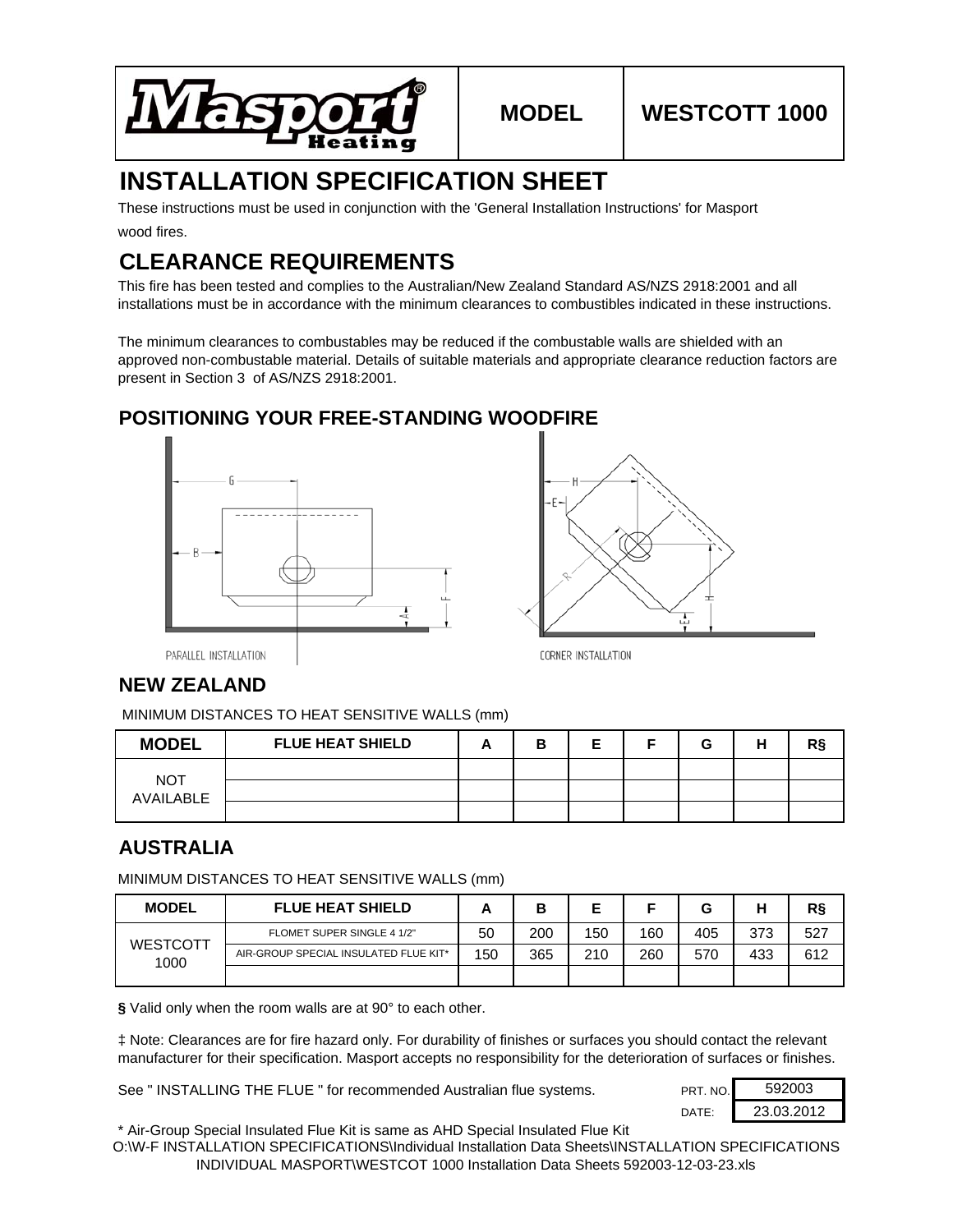# **PARALLEL INSTALLATION FLOOR PROTECTOR (Hearth) REQUIREMENTS**

MINIMUM FLOOR PROTECTOR DIMENSIONS IN mm



# DIMENSIONS IN THE TABLE ARE VALID ONLY WHEN THE FIRE IS EXACTLEY AT ITS MINIMUM ALLOWABLE WALL CLEARANCE.

#### **NEW ZEALAND**

| <b>MODEL</b>     | <b>Flue</b><br><b>Shield</b> | Floor<br>Protector<br>height | A# | C# | D | Е | J | K# | <b>P2</b> | P <sub>3</sub> | W | Floor<br>Protector<br>Type Ø |
|------------------|------------------------------|------------------------------|----|----|---|---|---|----|-----------|----------------|---|------------------------------|
|                  |                              |                              |    |    |   |   |   |    |           |                |   |                              |
| <b>NOT</b>       |                              |                              |    |    |   |   |   |    |           |                |   |                              |
| <b>AVAILABLE</b> |                              |                              |    |    |   |   |   |    |           |                |   |                              |
|                  |                              |                              |    |    |   |   |   |    |           |                |   |                              |

### **AUSTRALIA -** ALL WITH FLUE HEATSHIELD

| <b>MODEL</b>            | <b>Flue</b><br><b>Shield</b> | <b>Floor</b><br><b>Protector</b><br>height | A#  | C#  | D   |     |     | u   | K#  | P <sub>2</sub> | P <sub>3</sub> | W   | <b>Floor</b><br>Protector<br>Type Ø |
|-------------------------|------------------------------|--------------------------------------------|-----|-----|-----|-----|-----|-----|-----|----------------|----------------|-----|-------------------------------------|
| <b>WESTCOTT</b><br>1000 | <b>FSS</b>                   |                                            | 50  | 300 | 138 | 160 | 385 | 685 | 665 | 315            | 110            | 410 | <b>ASH</b>                          |
|                         | AGA                          |                                            | 150 | 300 | 138 | 260 | 385 | 685 | 765 | 315            | 110            | 410 | ASH <sub>1</sub>                    |
|                         |                              |                                            |     |     |     |     |     |     |     |                |                |     |                                     |
|                         |                              |                                            |     |     |     |     |     |     |     |                |                |     |                                     |

FSS: FLOMET SUPER SINGLE 4 1/2"

AGA: AIR GROUP / AHD SPECIAL INSULATED FLUE KIT WITH 900mm S/S REFLECTOR SHIELD

ASH: 8mm THICK FIBRE CEMENT BOARD OR SIMILAR, 0.8 m² K/W PER 4mm THICKNESS

ASH1: 12mm FIBRE CEMENT SHEET (0.8m² K / W PER 4mm SHEET THICKNESS

Ø for minimum constructional requirements see general installation instructions.

**#** Valid only when the fire is exactly at its minimum allowable wall clearance.

NOTE: Where a fan is being fitted, you may prefer to increase the 'A' dimension to 100 mm to provide easier access for servicing. If so, the amount you add to 'A' to bring it to 100 mm must also be added to the 'C' and 'S' dimensions. O:\W-F INSTALLATION SPECIFICATIONS\Individual Installation Data Sheets\INSTALLATION SPECIFICATIONS INDIVIDUAL MASPORT\WESTCOT 1000 Installation Data Sheets 592003-12-03-23.xls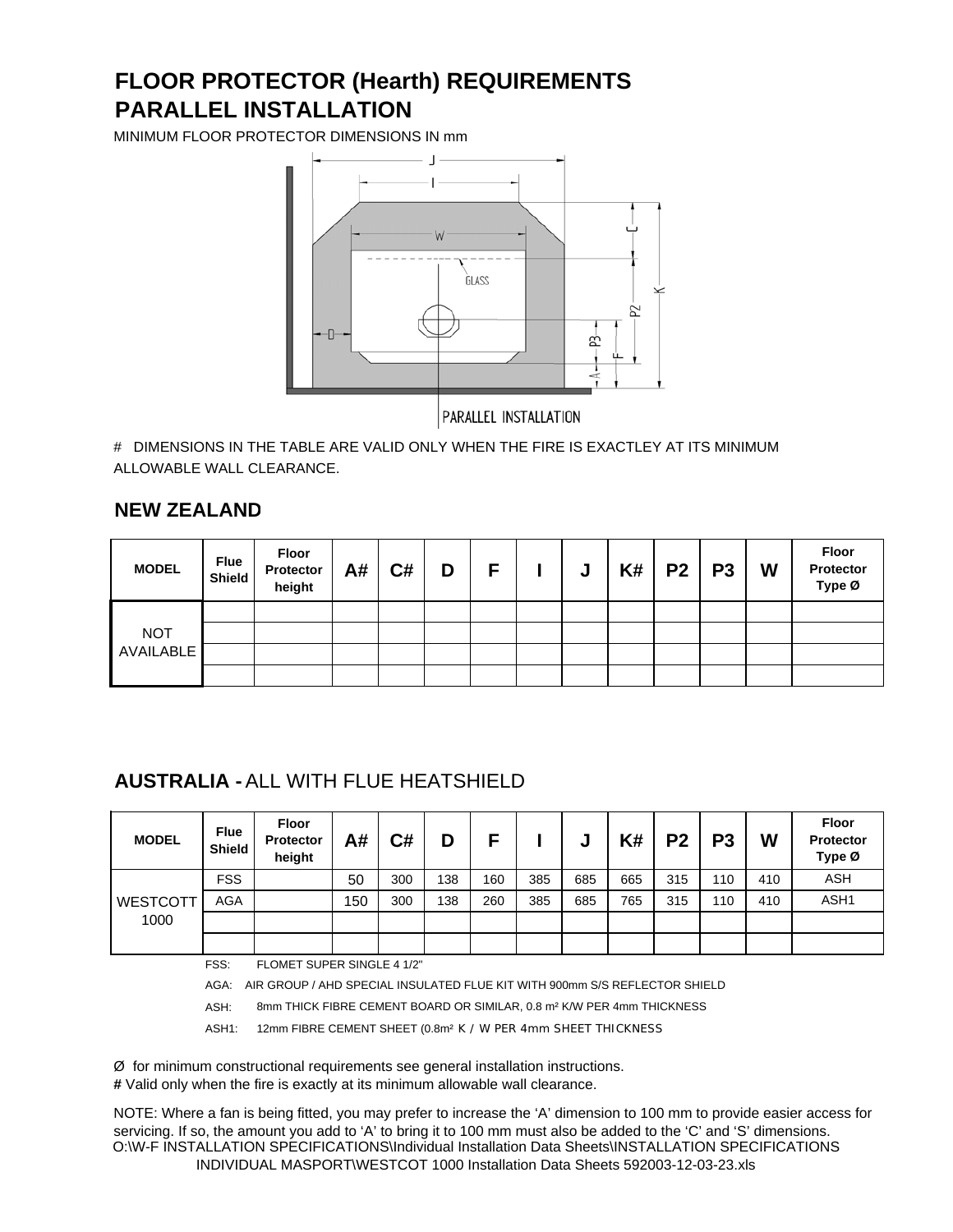# **FLOOR PROTECTORS (Hearth) REQUIREMENTS CORNER INSTALLATION**

MINIMUM FLOOR PROTECTOR DIMENSIONS IN mm



# DIMENSIONS IN THE TABLE ARE VALID ONLY WHEN THE FIRE IS EXACTLEY AT ITS MINIMUM ALLOWABLE WALL CLEARANCE.

## **NEW ZEALAND**

| <b>MODEL</b>     | <b>Flue</b><br>Shield | <b>Floor Protector Distance</b><br>above Floor | С | E | H# | –# | M# | N | R# | <b>FLOOR</b><br><b>PROTECTOR</b><br><b>TYPE</b> |
|------------------|-----------------------|------------------------------------------------|---|---|----|----|----|---|----|-------------------------------------------------|
|                  |                       |                                                |   |   |    |    |    |   |    |                                                 |
| <b>NOT</b>       |                       |                                                |   |   |    |    |    |   |    |                                                 |
| <b>AVAILABLE</b> |                       |                                                |   |   |    |    |    |   |    |                                                 |
|                  |                       |                                                |   |   |    |    |    |   |    |                                                 |

## **AUSTRALIA**

| <b>MODEL</b>    | <b>Flue</b><br><b>Shield</b> | <b>Floor Protector Distance</b><br>above Floor | С   | Е   | H#  | –#   | M#  | N   | R#  | <b>FLOOR</b><br><b>PROTECTOR</b><br><b>TYPE</b> |
|-----------------|------------------------------|------------------------------------------------|-----|-----|-----|------|-----|-----|-----|-------------------------------------------------|
| <b>WESTCOTT</b> | FSS:                         | <b>ANY</b>                                     | 300 | 150 | 373 | 1032 | 866 | 505 | 527 | ASH                                             |
|                 | <b>AGA</b>                   | <b>ANY</b>                                     | 300 | 210 | 433 | 1117 | 926 | 505 | 612 | ASH1                                            |
| 1000            |                              |                                                |     |     |     |      |     |     |     |                                                 |
|                 |                              |                                                |     |     |     |      |     |     |     |                                                 |

FSS: FLOMET SUPER SINGLE 4 1/2"

AGA: AIR GROUP / AHD SPECIAL INSULATED FLUE KIT WITH 900mm S/S REFLECTOR SHIELD

ASH: 8mm THICK FIBRE CEMENT BOARD OR SIMILAR, 0.8 m² K/W PER 4mm THICKNESS

ASH1: 12mm FIBRE CEMENT SHEET (0.8m² K / W PER 4mm SHEET THICKNESS O:\W-F INSTALLATION SPECIFICATIONS\Individual Installation Data Sheets\INSTALLATION SPECIFICATIONS INDIVIDUAL MASPORT\WESTCOT 1000 Installation Data Sheets 592003-12-03-23.xls